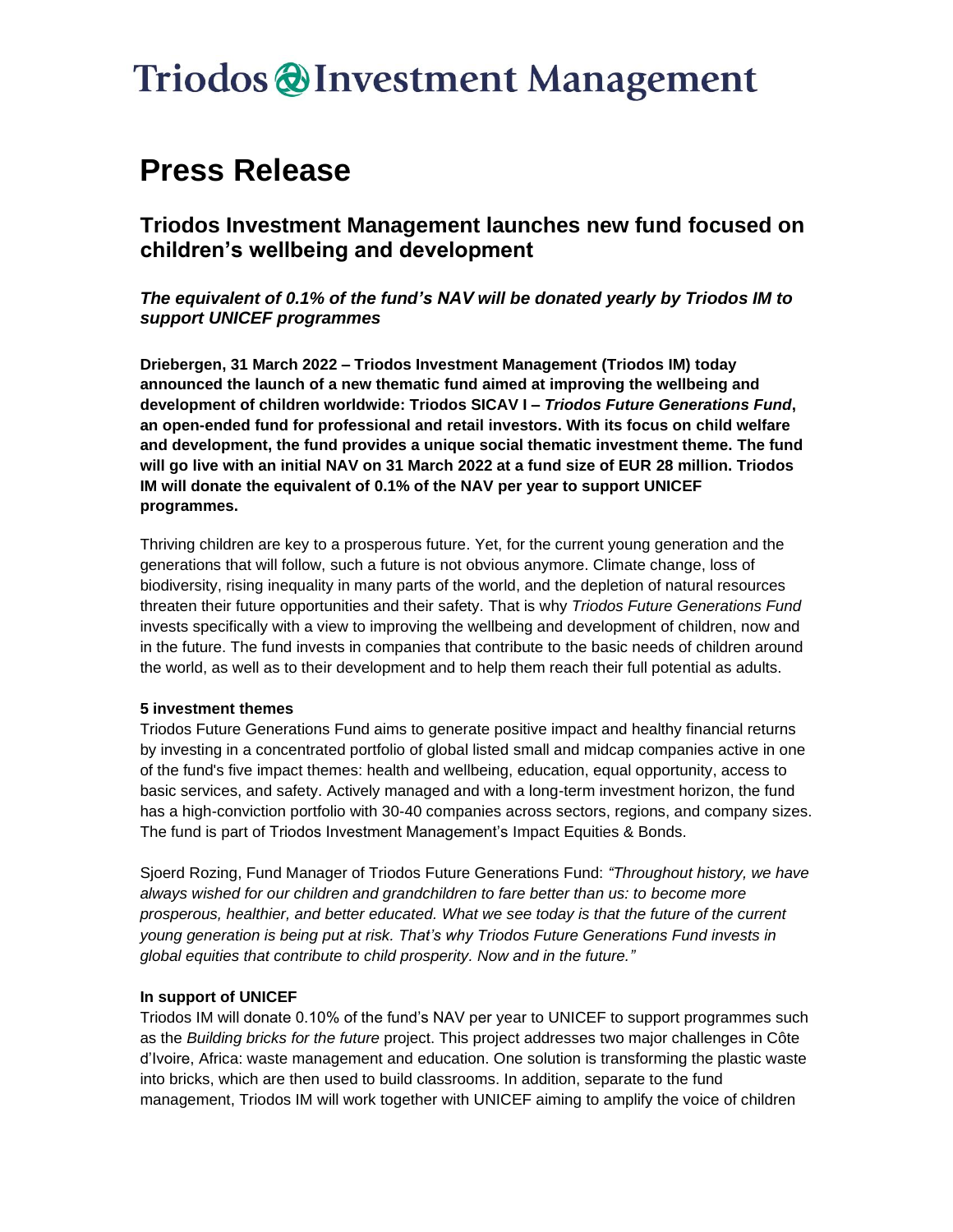## **Triodos @Investment Management**

and further their rights within the assets management world, building on [UNICEF's Tool for](https://www.unicef.org/media/96091/file/Tool%20for%20Investors%20on%20Integrating%20Children%E2%80%99s%20Rights%20Into%20ESG%20Assessment.pdf)  [Investors on Integrating Children's Rights into ESG Assessment.](https://www.unicef.org/media/96091/file/Tool%20for%20Investors%20on%20Integrating%20Children%E2%80%99s%20Rights%20Into%20ESG%20Assessment.pdf)

Sandra Visscher, Executive Director at UNICEF in Luxembourg: *"This year marks the 10th anniversary of the Children's Rights and Business Principles, outlining the responsibilities of businesses and investors to respect children's rights. Yet, while children account for nearly onethird of the world's population, investors' human rights policies seldom reflect the special considerations businesses need to make to respect children's rights. We hope that this collaboration will help to put children's rights more clearly on the investor agenda and encourage integration of children's rights into ESG decision-making processes across the investor world."*

#### **The Fund Manager**

Sjoerd Rozing has been appointed as Fund Manager of Triodos Future Generations Fund. Sjoerd has been working for Triodos IM since 2017, previously as a Senior Investment Analyst, in which role he was responsible for the selection and analysis of the Impact Equities & Bonds portfolio companies.

#### **Details of the fund**

Triodos Future Generations Fund is a sub-fund of Triodos SICAV I, an investment fund managed by Triodos Investment Management. Triodos Future Generations Fund is open-ended in structure and is traded on a daily basis, at net asset value. The fund classifies as an undertaking for collective investment in transferable securities (UCITS) under the UCITS Directive (Directive 2009/65/EC). Distribution of shares of the fund will start as per 31 March 2022.

More information about the fund is available on [www.triodos-im.com.](https://www.triodos-im.com/funds/triodos-future-generations-fund)

*-----------------*

#### *About Triodos Investment Management*

*Triodos Investment Management connects a broad range of investors who want to make their money work for lasting, positive change with innovative entrepreneurs and sustainable businesses doing just that. In doing so, we serve as a catalyst in sectors that are key in the transition to a world that is fairer, more sustainable and humane.*

*We have built up in-depth knowledge throughout our 25 years of impact investing in sectors such as Energy & Climate, Inclusive Finance and Sustainable Food & Agriculture. We also invest in listed companies that materially contribute to the transition toward a sustainable society. Assets under management as per end of December 2021: EUR 6.4 billion.* 

*Triodos Investment Management is a globally active impact investor and a wholly owned subsidiary of Triodos Bank NV.*

*-----------------*

#### *About UNICEF*

*UNICEF works in some of the world's toughest places, to reach the world's most disadvantaged children. Across more than 190 countries and territories, we work for every child, everywhere, to build a better world for everyone.*

*UNICEF has no role in the development, management or operation of the Triodos Future Generations Fund, including the Fund's investments decisions. UNICEF does not endorse any*